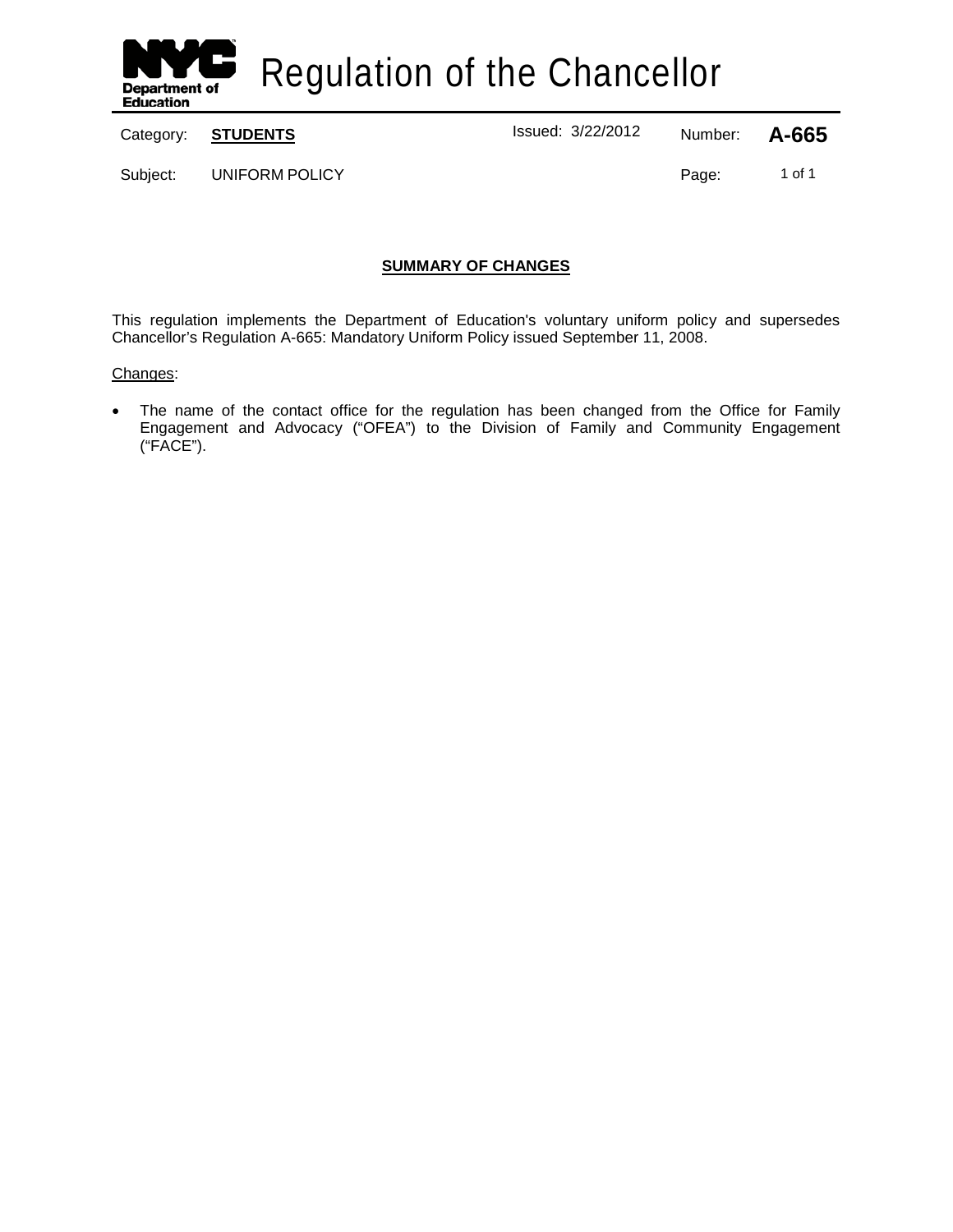# **ABSTRACT**

This regulation implements a voluntary uniform policy for students in all grades and sets forth the procedures for establishing such a policy.

The voluntary uniform policy is intended to help schools promote a more effective learning climate; foster school unity and pride; improve student performance; foster self-esteem; eliminate label competition; simplify dressing and minimize costs to parents; teach children appropriate dress and decorum in their "work" place; and help to improve student conduct and discipline.

### **I. DEFINITION OF UNIFORM WEAR**

- A. A uniform can be:
	- 1. a uniform color and style scheme; for example, white button-down shirts or turtleneck shirts and black or navy pants or skirts bought anywhere; or
	- 2. a manufactured, formal and traditional uniform, such as jumpers, pants, plaid outfits, shirts, sweaters with school emblems, etc. Such clothing is usually purchased from one vendor or a local store that supplies uniforms; or
	- 3. a combination of both of these approaches; for example, a uniform color scheme (e.g., yellow tops and black bottoms) as well as a manufactured sweater or jacket with the school's emblem on it.
- B. Uniforms may not consist of clothing that constitutes a health or safety hazard that is disruptive to the educative process.
- C. A school cannot require girls to wear skirts. All schools must offer girls the option of wearing pants.
- D. Every effort should be made to select a uniform that is durable, easy-to-care-for, and costeffective.

# **II. IMPLEMENTATION**

- A. The uniform policy permits individual schools to adopt a uniform requirement.
- B. Each school that adopts a uniform requirement must comply with the procedures described below.

# **III. ADOPTION OF UNIFORM POLICY**

- A. Consultation with Parents<sup>[1](#page-1-0)</sup>
	- 1. Prior to determining whether to adopt a uniform requirement, the school leadership team must consult with the school's parent association (PA) or parent teacher association (PTA).
	- 2. Toward this end, each school leadership team must co-host with its PA/PTA at least one open forum for parents, teachers, students, and administrators. Proper written notice, at least ten calendar days in advance, must be given for the meeting and it must be held at a convenient time for parents, teachers, students, and administrators to attend.
	- 3. In addition to the forum specified in above, the school leadership team may use other consultative methods (e.g., parent surveys, school newsletters, etc.) to gather input prior to making a decision.

<span id="page-1-0"></span> <sup>1</sup> The term "parent," whenever used in this regulation, shall mean the student's parent(s) or any person(s) or agency in a parental or custodial relationship to the student or any individual designated by the parent to act in loco parentis.

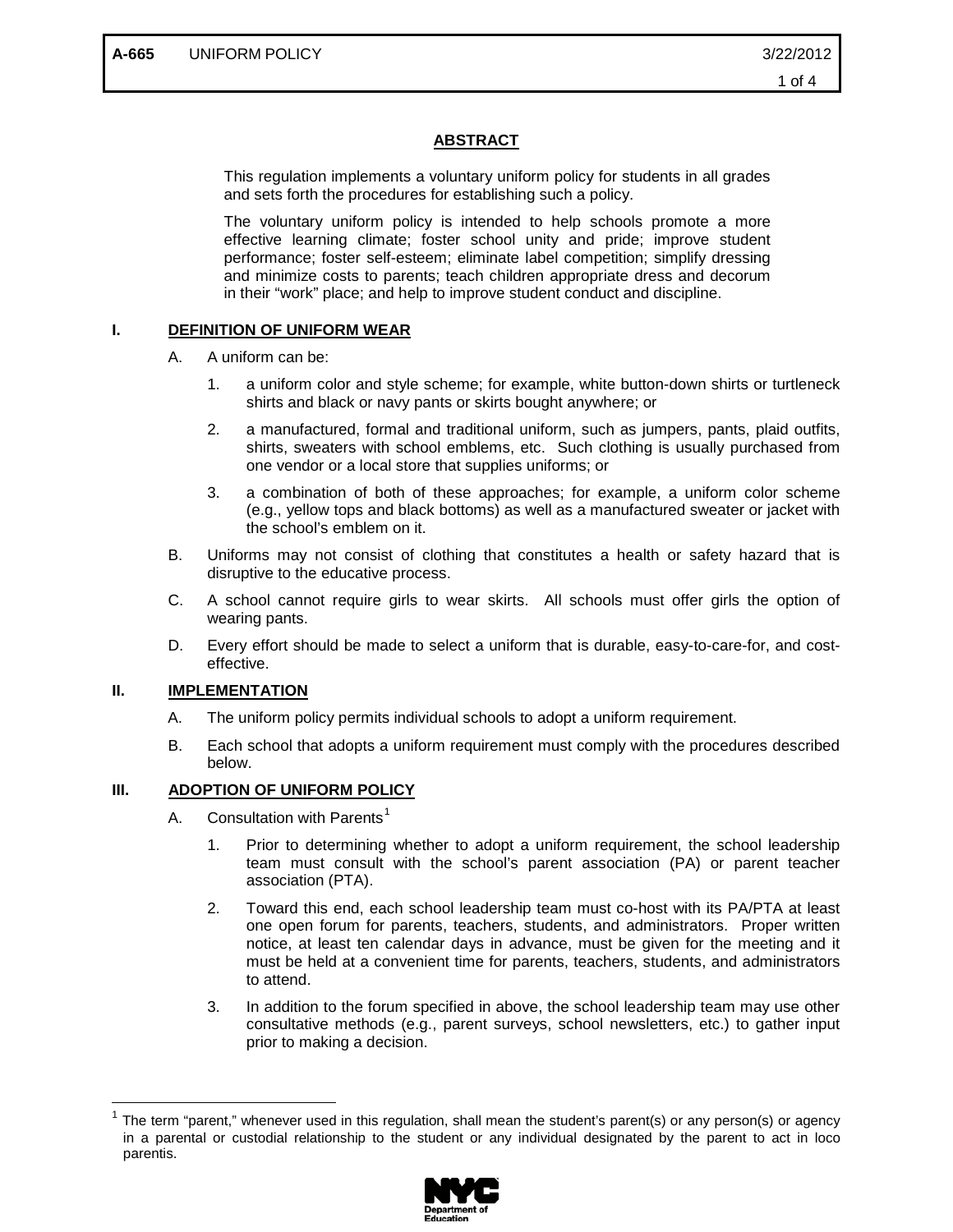- 4. The purpose of the consultation is to discuss and ascertain the view of parents, staff, and students with respect to:
	- a. whether the school should adopt a uniform requirement;
	- b. if the school adopts a uniform requirement, what the uniform should be; and
	- c. if the school adopts a uniform requirement, whether a loaner uniform will be made available for the day to those students who fail to report in uniform.
- 5. Based upon feedback from this consultation, the PA/PTA should make recommendations to the school leadership team.
- B. School Leadership Team
	- 1. If the school leadership team votes to adopt a uniform requirement, the school leadership team must determine:
		- a. what the uniform will be (see Section I), and
		- b. whether a loaner uniform will be made available for the day to those students who fail to report in uniform.
	- 2. Once a school leadership team has voted to adopt a uniform policy that uniform policy will remain in force until the School Leadership Team ("SLT") votes to rescind the uniform policy.
	- 3. Prior to the establishment of a school leadership team, the individual school-based planning team may vote instead. If a school does not have a school planning team, a similarly constituted body in the school, comprised of parents, teachers, and administrators may vote instead.

### **IV. PURCHASING OF UNIFORMS**

- A. A PA/PTA must not solicit or accept gifts of any kind on behalf of the PA/PTA from a uniform vendor. However, this does not preclude the PA/PTA from negotiating with a vendor for the donation of uniforms to the school.
- B. Individual PA/PTA executive board members must not solicit or accept uniforms, money or other items as a gift for their personal use from a vendor for recommending other parents to that vendor. This does not preclude a parent from accepting a free uniform or part of a uniform from a vendor who offers it as an incentive for that parent's purchase of a certain volume of clothing.
- C. The sale of uniforms must not be used as a fundraiser for either the school or PA/PTA.
- D. School personnel shall not collect funds from parents for the purchase of uniforms.
- E. In consultation with the school leadership team, a PA/PTA may collect funds from parents to facilitate the purchase of uniforms on their behalf.
- F. School personnel and PAs/PTAs are prohibited from providing vendors with student/parent names and addresses.

### **V. PARENTAL RIGHT TO SECURE AN EXEMPTION**

If a school adopts a uniform requirement, a student's parent has the right to secure an exemption from the policy. In order to secure an exemption, the student's parent must:

- A. complete and return an Exemption Form (Attachment No. 1) to the principal of the school, and send a copy to the District Family Advocate or the Borough Director as appropriate;
- B. have a conference with a designated school official who will fully explain the reasons for and benefits of the school's uniform policy to the parent; and
- C. agree that the student will wear appropriate dress, as determined by the principal; i.e. clothing that does not constitute a health or safety hazard and that is not disruptive to the education process.

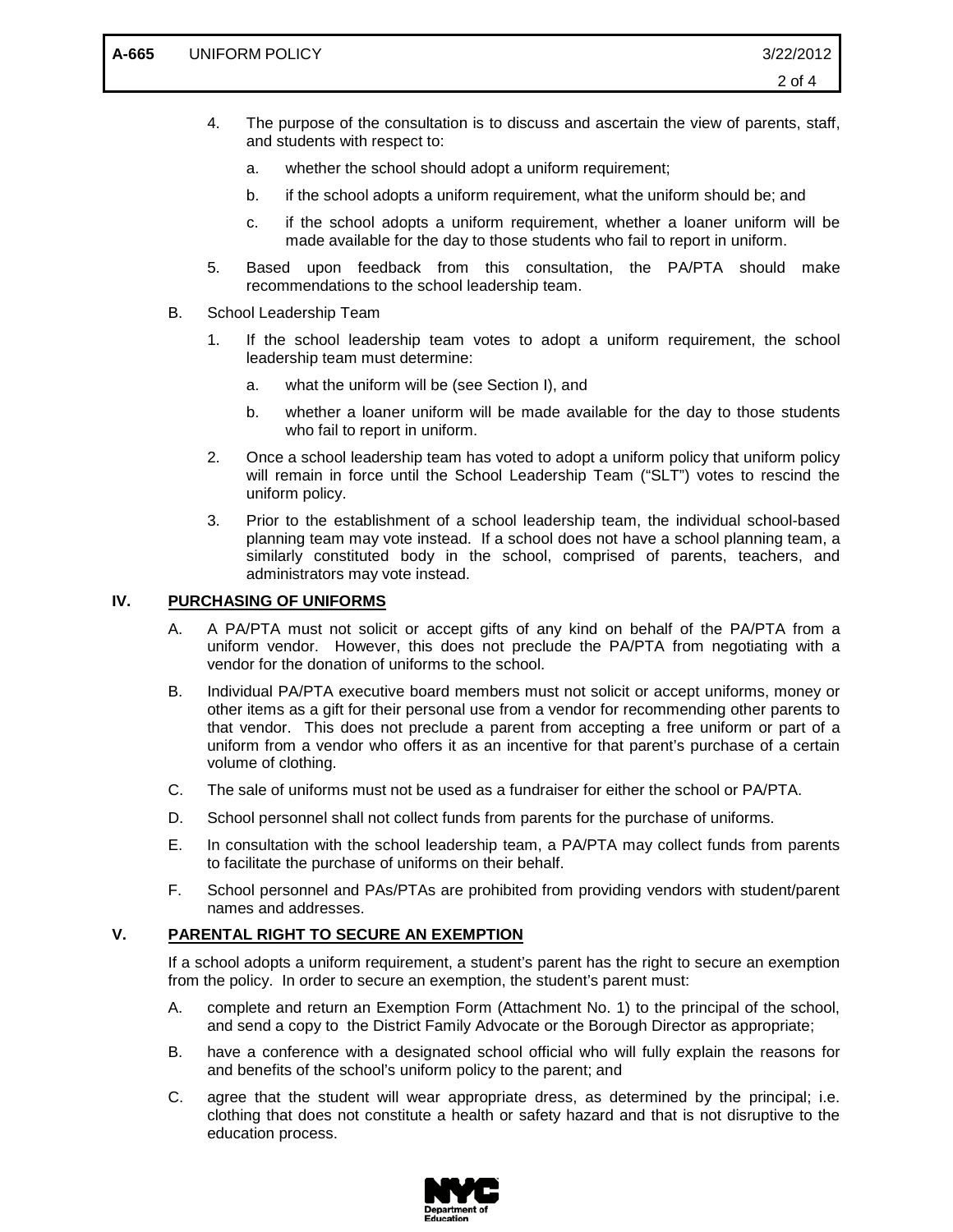# **VI. NOTICE**

- A. If the school leadership team votes to adopt a uniform requirement, the principal/designee must ensure that parents, staff and students receive written notice of the uniform policy. Such notice must be provided annually.
- B. The notice must:
	- 1. describe and/or enclose a photograph of the uniform and explain the purpose, expectations and benefits of the uniform policy;
	- 2. list the range of costs for each item of clothing;
	- 3. advise parents that they must purchase the uniforms directly and where the uniform can be purchased if specific articles of clothing have been designated; however, parents shall be advised that they may purchase clothing which satisfies the uniform requirement at any vendor/store of their choice;
	- 4. advise parents of their right to secure an exemption from the uniform requirement;
	- 5. advise parents that if they cannot afford to buy a uniform, they may contact the principal's designee at the school. Elementary and middle school parents may also contact the District Family Advocate and/or Borough Director to request financial assistance. (All such requests shall be kept confidential); and
	- 6. advise parents whether discipline will be imposed for failure to comply with the uniform requirement in accordance with the Citywide Discipline Code (applicable only to those students whose parents have not obtained an exemption).

# **VII. DISCIPLINE**

- A. All schools that adopt a uniform requirement shall develop and implement incentives and positive reinforcement measures to encourage full compliance with the uniform policy by students whose parents have not obtained an exemption.
- B. Students whose parents have not obtained an exemption within 30 days of receiving notice of the uniform requirement from the school shall be subject to discipline as set forth in the Department of Education's Discipline Code. Disciplinary action cannot exceed the sanctions specified in the Code.
- C. Students shall not be suspended or removed from class or school; sent home to retrieve a uniform; given a lower academic grade or receive any other academic punishment; or be prohibited from participating in a school or extracurricular activity as a result of not complying with the uniform policy.
- D. No student shall be considered non-compliant with the voluntary uniform policy if the student's parent has received an exemption from the policy.

#### **VIII. ASSISTANCE TO FAMILIES WHO CANNOT AFFORD UNIFORMS**

- A. No child may be denied a uniform because of economic hardship. Each school must maintain a plan to obtain uniforms for families who demonstrate that they are unable to purchase them.
- B. Each school shall designate a staff member to coordinate requests for financial assistance.
- C. Schools shall seek to obtain donations of uniforms from vendors or local stores working with the schools.
- D. Schools shall develop "pass-along" programs in which uniforms that are outgrown by students or not needed by graduates are donated to the school.
- E. School staff will collaborate and work together with the local community and business partners to secure alternative avenues of funding and to identify resources for assisting families.

<span id="page-3-0"></span>Schools cannot designate an official uniform vendor.

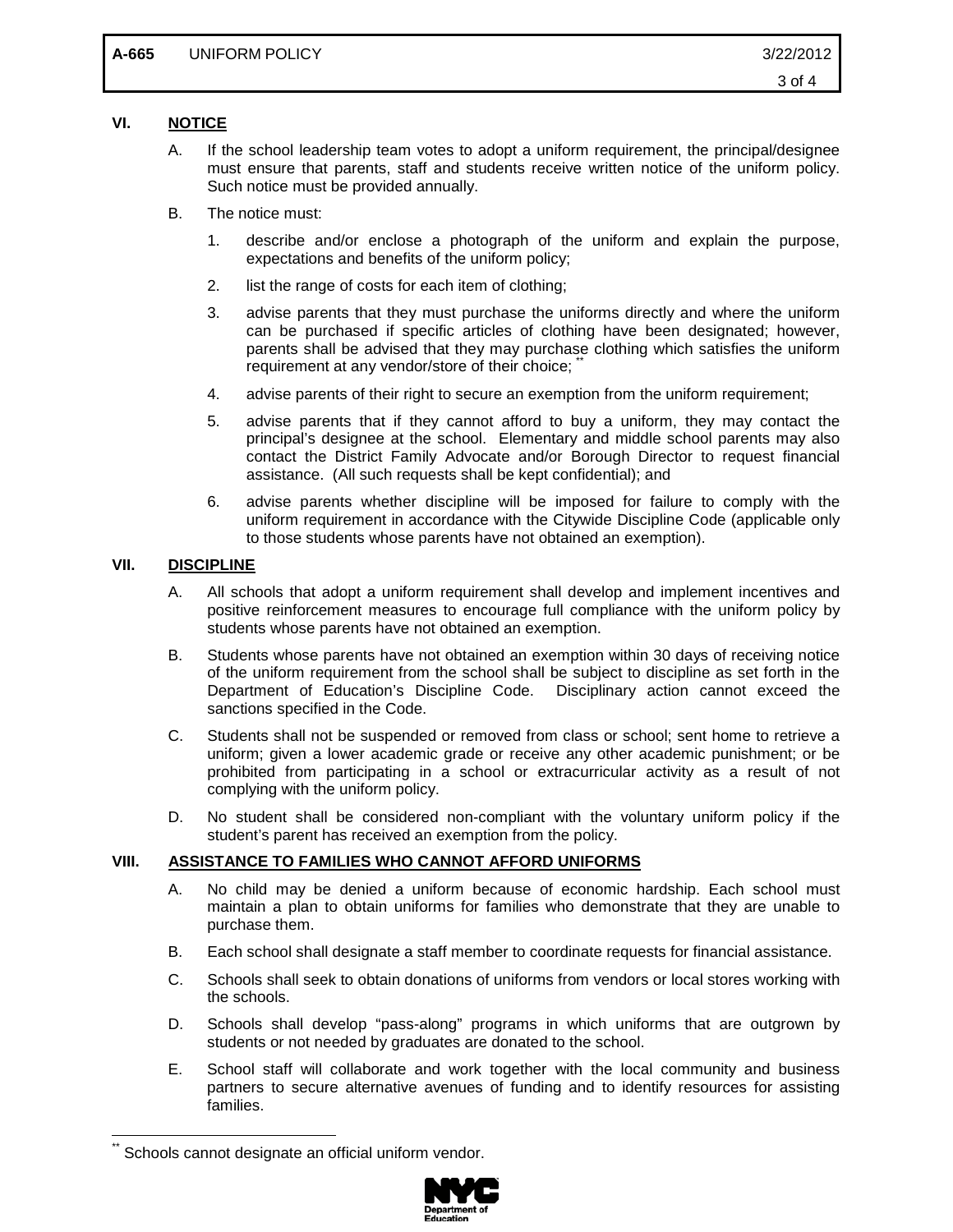- F. The Division of Family and Community Engagement will provide central technical assistance and help coordinate efforts to procure financial assistance.
- G. Requests from families for financial assistance shall be acted upon expeditiously and confidentially.
- H. Cash or other types of monetary assistance must not be provided to parents to purchase uniforms.

#### **IX. SUPPORT FROM THE DIVISION OF FAMILY AND COMMUNITY ENGAGEMENT**

Parents, teachers, and students who have questions about this policy should ask the parent coordinator or principal at their school. Principals and parent coordinators may direct their questions to the District Family Advocate and/or Borough Director. Questions not answered at the above levels may be directed to the Division of Family and Community Engagement.

Requests for presentations by the Division of Family and Community Engagement at open forums held at schools or for training for Parent Coordinators can be directed to the Director of Special Services in the Division of Family and Community Engagement at 212-374-2323.

### **X. INQUIRIES**

Inquiries regarding this regulation should be addressed to:

| Telephone:       | Division of Family and Community                                                                           | Fax:          |
|------------------|------------------------------------------------------------------------------------------------------------|---------------|
| 212 - 374 - 2323 | Engagement<br>New York City Department of Education<br>49 Chambers Street - Room 503<br>New York, NY 10007 | 212-374 -0076 |
|                  |                                                                                                            |               |